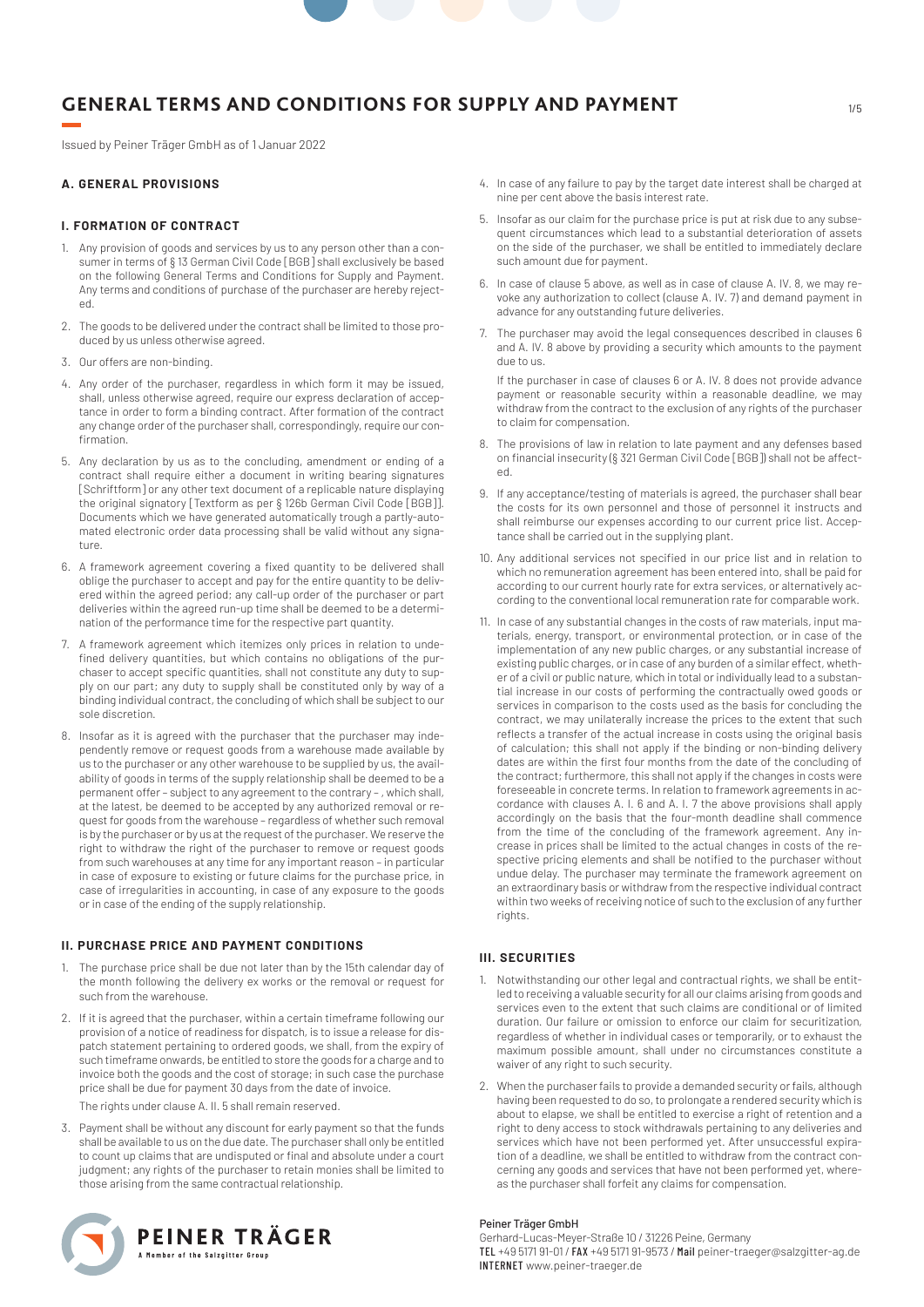Issued by Peiner Träger GmbH as of 1 Januar 2022

3. Whenever we process or finish an item that has been supplied or made available to us by the purchaser, or whenever we render services in relation to such item or we use the item as an auxiliary means of performing our goods or services, a contract-based lien on such item shall be granted by the purchaser in our favour to support the securing of any payment claims for the processing or finishing as well as for any additional services. Any rights resulting from statutory liens shall not be affected thereby.

# **IV. RETENTION OF TITLE**

- 1. Any and all goods provided by us shall remain our property (retention of title goods) until such time as all claims, and in particular, claims related to any outstanding balances which are owed to us in relation to the business relationship have been satisfied. This shall also apply to future and conditional claims. We may label retention of title goods as such and prohibit the purchaser from removing or making unrecognisable such labels or require the purchaser to subsequently undertake such labelling.
- 2. The processing of any retention of title goods shall take place for us as manufacturer in terms of § 950 Civil Code [BGB] without us being subject to any duty. The processed and finished goods shall be deemed to be retention of title goods in terms of clause IV. 1.
- 3. Any processing, connection or mixing of the retention of title goods with other goods by the purchaser shall make us a co-owner in the new item in proportion to the invoice value of the retention of title goods and the invoice value of the other goods used. If the ownership of the supplier is extinguished by such connection, mixing, or processing, the purchaser hereby transfers to us in advance its own rights of ownership or expectant rights to the new stock or to the object to the extent of the invoice value of the goods subject to retention of title and, in case of processing, in proportion to the invoice value of the goods subject to retention of title and the invoice value of the other goods used, and shall store such for the supplier at no charge. Our rights of co-ownership shall be deemed to be retention of title goods in terms of clause IV. 1.
- 4. The purchaser may sell the retention of title goods only in the course of normal business activities subject to its normal business conditions and only if it is not in default, provided that the claims arising from the resale in accordance with IV. 5 and 6 are transferred to us. The purchaser shall not be entitled to dispose of the retention of title goods otherwise. The use of retention of title goods to complete construction contracts [Werkverträge] shall also be regarded as being a resale in terms of clause A. IV.
- 5. Any claims of the purchaser arising from the resale of retention of title goods are hereby assigned to us in advance. Such shall serve to the same extent as security for the retention of title goods in terms of clause IV. 1.
- 6. If the retention of title goods are sold by the purchaser in conjunction with other goods, the claim arising from the resale shall be assigned to us in proportion to the invoice value of the retention of title goods and the invoice value of the other goods. In case of a resale of goods in which we have a right of co-ownership in accordance with clause IV. 3, a share corresponding to our right of co-ownership shall be assigned to us.
- 7. The purchaser may collect any monies claimed arising from a resale unless we revoke the right to collect monies. We shall be entitled to revoke the right to collect monies as soon as our claim for payment concerning deliveries and services that have already been performed or that are going to be performed is at risk and the purchaser fails to render any other suitable security. Upon our request, the purchaser shall immediately notify its customers of the assignment to us – insofar as such is not undertaken by us – and shall provide us with the necessary documentation to collect monies.

In no event shall the purchaser be entitled to assign a claim.

- 8. If the purchaser is in default with payment, we shall, upon unsuccessful expiry of a deadline, be entitled to withdraw from the contract concerning the relevant goods. Following the withdrawal from the contract, we shall be entitled to prohibit any further processing of the goods and to claim for a return of the goods. We shall be entitled to recover the goods and, in connection therewith, to access the premises of the purchaser.
- 9. The purchaser shall notify us without undue delay of any lien or other encumbrances by a third party.



10. If the value of the existing securities in total exceeds the secured claim by more than ten per cent, we shall, upon the request of the purchaser, release security of our choice to such extent.

# **B. SUBJECT MATTER OF THE CONTRACT AND PERFORMANCE OF DELIVERY**

#### **I. DELIVERED GOODS AND ORIGIN OF GOODS**

- 1. The goods to be delivered and the quantity and quality thereof shall be in accordance with the individual written agreement.
- 2. Any properties of the goods as per our confirmation and any stated parameters and valuations of analyses pertaining to the goods shall always refer to the status at the time of supply to the customer and may be subject to significant alteration during or in connection with conventional treatment or processing (e. g. bending, saw cutting, rolling, annealing, welding, zinc coating or coating); hence, in case of any further processing, the responsibility for the perpetuation of or any alteration in the confirmed properties or stated parameters and valuations of analyses shall pass to the party carrying out any subsequent processing.
- 3. There shall be no right to receive goods the origin of which, in terms of preferential customs regulations, is from the European Union, unless such a place of origin has expressly been agreed.

# **II. DELIVERY RESERVATIONS; DELIVERY DATES; FORCE MAJEURE**

- 1. Delivery periods shall commence from the date of the confirmation of the order but shall in no case commence prior to complete clarification of any details of the order; this shall apply correspondingly to delivery dates. All delivery deadlines and dates shall be subject to a reservation of unforeseeable disruption of production and timely, correct and sufficient supply of the necessary raw materials, input materials and third-party services and, insofar as the contract covers trading goods, be subject to the availability and timely, correct and sufficient deliveries to us. Any failure to meet delivery deadlines or delivery dates which were confirmed subject to reservation shall not constitute a default.
- 2. If the purchaser fails to timely perform any contractual duties including its duty to assist or supplementary duties – such as the provision of a letter of credit, the obtaining of domestic or foreign certificates, the provision of advance payments or any similar matter, we may extend our delivery dates and deadlines to a reasonable extent – notwithstanding our rights in relation to the default of the purchaser – according to the requirements of our production procedures.
- 3. Compliance with delivery deadlines and dates shall be determined in terms of the time of the dispatch from the plant.
- 4. In case of Force Majeure the contractual obligations of both parties shall be suspended and the dates and deadlines for the performance of contractual duties shall be postponed correspondingly. Force Majeure shall include any material event or incident which cannot be prevented even if the utmost care is exercised and which results in a party being unable to fulfill its contractual obligations or only being able to do so at unreasonably expense.; Force Majeure shall include, without being limited to: natural disaster, earthquake, volcanic eruption, severe thunderstorm, lightning, flood, unusually heavy snowfall, hurricane-force storm, fire, explosion, release of radiation or toxins, war, terrorism, threat of attack, cybercrime, riot or civil commotion, embargo or governmental, judicial or other sovereign action regardless of its legitimacy, epidemic or plague, currency collapse, inflation, labour dispute in our own or in third-party plants, substantial limitations to transportation, substantial mechanical failure, or any other event of similar severity. Any event of Force Majeure shall be notified to the other party without undue delay. At the earliest after a six week period of a Force Majeure event, either of the parties may withdraw from that part of the contract which has been affected by Force Majeure without being liable for a compensation for that withdrawal. The obligation to pay for goods or services that have already been performed shall not be affected by Force Majeure Any rights of the purchaser to withdraw under clause B. II. 7 shall not be affected thereby.

#### Peiner Träger GmbH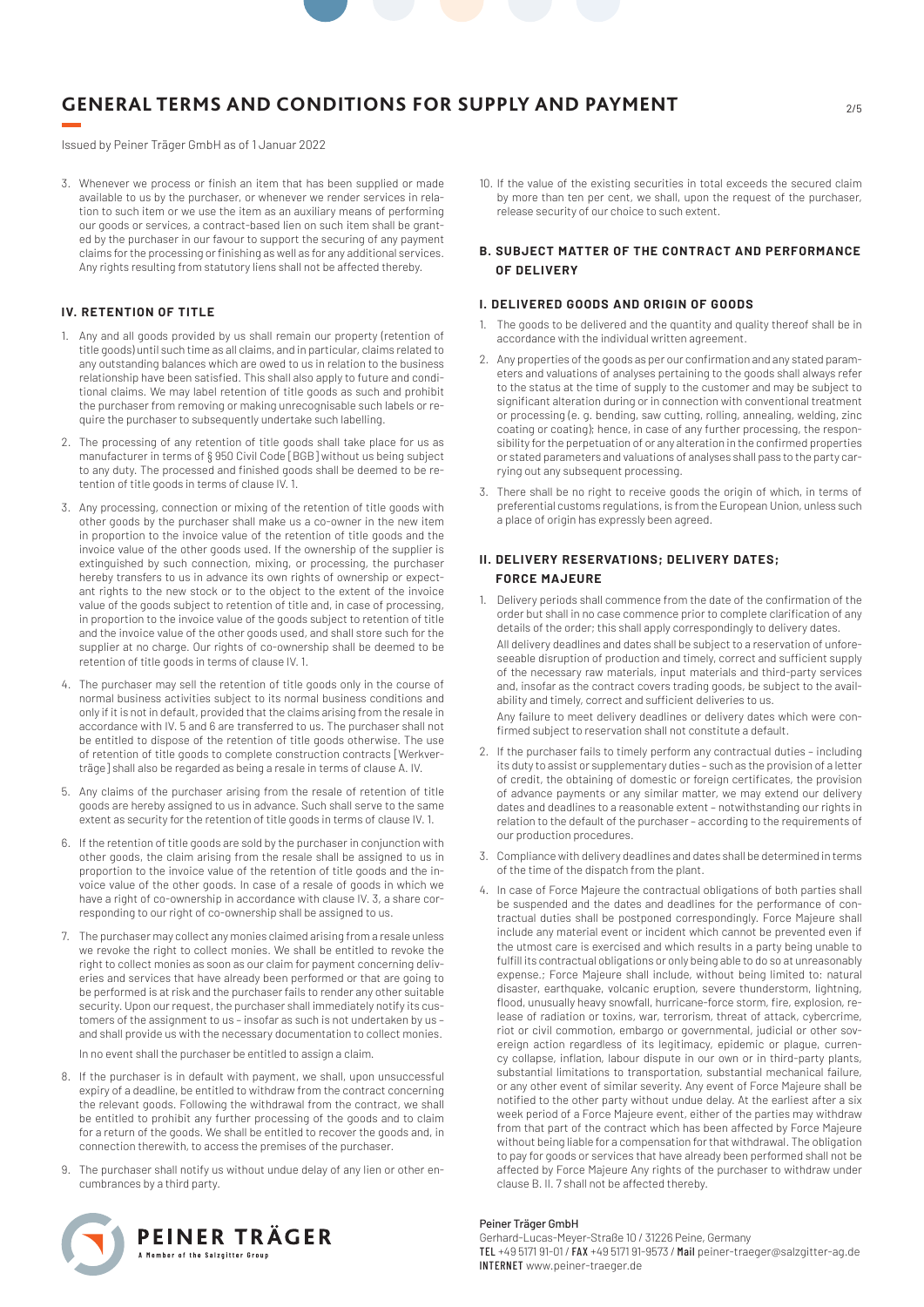3/5

Issued by Peiner Träger GmbH as of 1 Januar 2022

- 5. Having regard to the typical long preproduction period for the industry of the seller, the purchaser shall, in the event of non-compliance with delivery dates or deadlines, only be entitled to claim under §§ 281, 323 German Civil Code [BGB] if it has provided us with a further reasonable deadline for delivery which – at variance with § 281, § 323 German Civil Code [BGB] – is given in connection with a declaration that it will refuse to accept any delivery after the expiry of the deadline; in case of the expiry of the deadline without delivery any claim for performance shall be excluded. In case we definitively declare to refuse performance, the customer will not be required to affix such subsequent deadline in combination with a menace of not accepting performance after expiry.
- 6. In case of default, we shall be liable to the purchaser for damage and expenses arising out of or in connection with delays in performance only if we culpably failed to meet agreed delivery deadlines and dates; our liability shall be determined in this regard in accordance with the provisions of chapter C.

Without affecting its legal obligations to mitigate the damage, the purchaser shall, in particular, notify us in writing without undue delay of any recognisable pending damage resulting from delay. We reserve the right to advise the purchaser of the possibilities for covering purchases.

- 7. The purchaser may withdraw from the contract without setting any deadline if the performance of the entire delivery becomes permanently impossible for us before the transfer of risk. In addition, the purchaser may withdraw from the contract if, in relation to any order, the performance or any part of the order becomes impossible, and it has a reasonable interest in refusing part delivery. If this is not the case, the purchaser shall pay the relevant portion of the contract price resulting from the part delivery. The same shall apply in case of our inability to perform. In addition, the provisions of chapter C, shall apply.
- 8. The purchaser undertakes to fulfil the security and reliability requirements issued by the German customs authorities for certification as an "Authorized Economic Operator" ["Zugelassener Wirtschaftsbeteiligter"] (ZWB/ AEO). Insofar as the purchaser itself does not have, or has not applied for, a recognition as an Authorized Economic Operator, it undertakes to provide us with a separate declaration in the form available from the customs authorities stating that it will comply with security and reliability requirements. The purchaser undertakes to immediately inform us if any safety or reliability requirements are infringed by it or any auxiliary party appointed by it in terms of the contract performance or if compliance can no longer be ensured.

We are entitled to terminate any contract for good reason if the purchaser does not comply with necessary security and reliability requirements for recognition as an Authorized Economic Operator, or if it does not provide any security declaration to us after being requested to do so, or if the purchaser or any auxiliary party appointed by it for the performance of the contract substantially or repeatedly infringes such security and reliability requirements.

# **III. SIZE, WEIGHT, QUALITY**

- 1. Any variations in size, weight and quality within the scope of valid technical standards shall be permissible.
- 2. In the absence of any deviating individual agreement, the weight as determined by way of calculation on the basis of the dimensions and the specific gravity of the material ("theoretical weight") shall be authoritative for invoicing. The theoretical weight may, within the scope of permissible tolerances of the dimensions, slightly differ from the effective weight; this has been considered when fixing the purchase price. The purchaser shall be responsible to notify any freight carriers, rehandling operations and recipients that the declaration of weight is solely based upon a calculation. The purchaser must not designate a theoretical weight as a factual or an effective weight towards third parties.
- 3. If, at the request of the purchaser or its freight carrier, as an exception and within the scope of existing capacities, an individual weighing is carried out, we will charge the instructing party for a weighing fee.



## **IV. TRANSPORT, PACKING AND TRANSFER OF RISK**

- 1. Generally, goods shall be transported at the expense and risk of the purchaser, and we shall select a suitable carrier or transport company. At the request of the purchaser, we shall arrange transport insurance at the expense of the purchaser.
- 2. For such transport, a freight supplement shall be charged in addition to the purchase price in accordance with the provisions agreed in the individual contract. All additional costs and expenses of transport not covered by the freight supplement shall, additionally, be invoiced to the purchaser.
- 3. In case of the collection of goods by the purchaser, we are entitled to refuse to load any vehicles which do not appear to be suitable for correct and safe transport or which are not equipped with the necessary securing devices.
- 4. The purchaser is responsible for unloading in relation to all means of transport. It shall return to the transport company all unloaded wagons and loading units fully emptied, correctly cleaned, decontaminated, and complete with all moveable parts.
- 5. If the loading or transport of goods is delayed for reasons for which the purchaser is responsible, we may, at the expense and risk of the purchaser, store the goods at our discretion, undertake all steps which we regard as necessary for preserving the goods and invoice the goods as having been delivered.

The same shall apply if goods notified as being ready for delivery are not called off within the stipulated timeframe. The provisions of law concerning default in acceptance [Annahmeverzug] shall remain unaffected.

6. The goods shall generally be delivered unpacked and unprotected, and no resulting external corrosion, transport-related soiling or superficial affects whatsoever shall qualify as a defect as to quality. Special packing or protection measures (e. g. for long-term storage, transport by sea or transport during winter conditions) shall be provided only if expressly ordered and at a further charge. Under all circumstances it is highly recommended to transport the goods in dry conditions, to review the goods upon delivery as to an intrusion of any humidity and to make sure that immediate drying and expeditious processing take place in cases when humidity has occurred.

We will accept the returning to us of any packing, protection and/or transport materials. No costs of the purchaser for the return transport or for its own disposal of packing materials shall be borne by us.

7. Insofar as no agreement to the contrary is reached, the risk for accidental loss or deterioration of the goods during transport shall pass to the purchaser upon the transfer of the goods to the transporting party, and otherwise upon the readiness for collection by the purchaser. If the goods are delivered or made ready at the request of the purchaser only upon its call up, risk shall transfer – depending on which occurs first – upon the handing over of the goods or upon the expiry of the agreed timeframe following the notice of readiness for transport. In case of any removal by the customer of the goods from a warehouse or store made available by us in terms of a further contractual arrangement, transfer of risk to the purchaser shall take place at the latest upon removal.

#### **V. RIGHTS ARISING FROM DEFECTS**

1. The contractual quality and the absence of defects of our goods shall be determined exclusively in accordance with the express agreements as to quality and quantity of the ordered goods at the time of transfer of risk (§ 434 para. 2 no. 1 BGB) on the condition that any production-related minor variations within the normal tolerance range for the industry shall not constitute a defect. Any liability for a particular purpose or a particular use will be accepted by us only if such is expressly agreed; otherwise the risks of suitability and use shall be exclusively with the purchaser. Neither for the fitness for the intended purpose stipulated in the contract regulated in § 434 para. 2 no. 2 BGB nor for the objective requirements regulated in § 434 para. 3 BGB will we accept any liability. This shall also apply if we are aware of the intended use of the goods or do not object to a suitability of the goods or service for a specific use. We shall not be liable for any deterioration or destruction or incorrect use of the goods after the transfer of risk.

#### Peiner Träger GmbH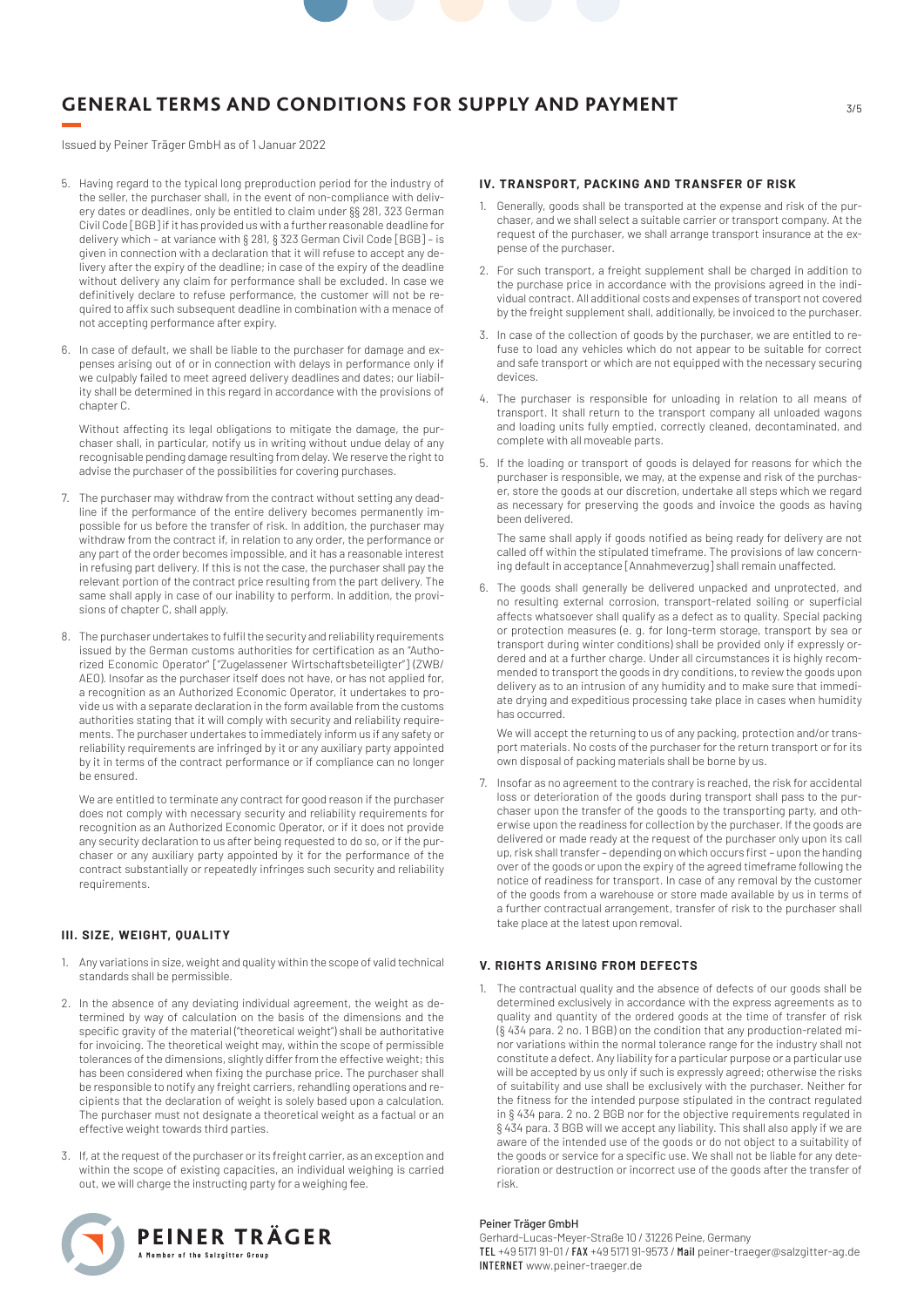Issued by Peiner Träger GmbH as of 1 Januar 2022

In case the purchaser intends to use our goods for safety-relevant items or elements, the necessary due diligence requirements and the subject, the number, and the range of safety inspections to be carried out by us must expressly be agreed in the contract. This shall not relieve the purchaser from his sole responsibility for any fitness for purpose or use.

- 2. The content of any agreed specifications and any other expressly agreed purpose shall not constitute a guarantee [Garantie]; any acceptance of a guarantee shall require a written agreement of such.
- 3. The purchaser shall, upon receipt, inspect any goods received without undue delay. Any right to claim for a defect which is perceptible during a reasonable inspection shall exist only if notice of such is given in writing without undue delay. Any hidden defect must be notified upon discovery without undue delay.

After the carrying out of an agreed acceptance, notice of any defect which could have been detected during acceptance shall be excluded.

The purchaser is expressly advised that sectional steel and any semi-finished goods which are delivered by us may comprise material-conditioned discontinuities or irregularities (e. g. spills, cracks, blow or shrink holes, inclusions or microstructural defects), which cannot be avoided during the manufacturing process and which, despite the exercise of utmost diligence, might not always be detectable for us prior to dispatch. Such discontinuities or irregularities will often become visible not until a processing or metal forming process is imminent or takes place (e. g. bending, saw cutting, rolling, annealing, welding, zinc coating or coating). Hence, the purchaser shall, upon processing and forming of metal, be obliged to exercise particularly due diligence and a safety inspection both prior to and following any metal forming and shaping. Any and all items manufactured or made of sectional steel or semi-finished materials which have been delivered by us must always be thoroughly scrutinised prior to any subsequent processing, prior to installation with other items and prior to bringing on the market.

In case of a resale of our goods, be it in a processed or a treated condition, or unaltered, the purchaser shall be obliged to notify his customer and any other third party, who is going to process or treat the goods within the intended use, of the aforesaid safety warnings, and to impose the aforesaid obligations of due diligence and safety inspections on the said parties.

- 4. In case of a notice of defect, the purchaser shall, without undue delay, give us the opportunity to examine the demurred goods. Upon our request the goods or a sample thereof shall be made available to us at our expense. In case of any unjustified notice of defect we reserve the right to charge the purchaser for freight and, handling costs as well as for testing expenses.
- 5. In case of goods sold as sub-grade material (e. g. so-called II-a material), the purchaser shall have no rights in relation to identified defects and other defects which would normally be expected.
- 6. In case of any defect, we shall remedy the defect by way of providing subsequent performance [Nacherfüllung], which shall, at our choice – while considering the needs of the purchaser – , either be made by way of a replacement delivery or by way of curing the defect; mandatory rights of the purchaser as provided by the law regarding subsequent performance shall not be affected.

If the subsequent performance may only be carried out at a disproportional and unreasonable cost, we shall be entitled to refuse to carry out subsequent performance, whereas the mandatory rights of the purchaser following such a justified refusal, as provided by the law, shall not be affected.

If we fail to render the subsequent performance successfully within a reasonable period, the purchaser may set us a reasonable deadline for subsequent performance after the expiry of which the purchaser may either reduce the purchase price or withdraw from the contract.

Any further rights exceeding the rights as set forth in B. V. 6, e. g. to compensation or reimbursement of expenses without avail, shall only exist in terms of the provisions of C.

7. The limitation period in case of a defect shall end – except in case of wilful acts or gross negligence – after the expiry of one year from delivery. Notwithstanding sentence 1, the statutory limitation periods as per the German Civil Code [BGB] shall apply for goods which, in accordance with their normal use, have been employed in a construction and which have caused a defect to that construction. §§ 445a (recourse of a seller), 445b (limita-



tion period for recourse claims) and § 478 (cost of handing over) German Civil Code [BGB] shall not be affected. Any repair or replacement delivery shall not initiate the limitation period again.

Notwithstanding the aforesaid provisions, the relevant prescribed statutory limitation periods shall apply for personal injury or damage to privately-used property or in case of wilful acts.

- 8. Any right of recourse of the purchaser against us under §§ 445a, 445b and § 478 Civil Code [BGB] shall be limited to the extent permitted by law for defect claims made by third parties against the purchaser and shall be subject to the purchaser fulfilling its duty in relation to us to examine the goods and to notify us of any defects. The purchaser shall be obliged to repel any unjustified claims. We shall neither be liable for any contractual extensions of the purchaser's liabilities in relation to its buyers or third parties nor for any guarantee covenants made by the purchaser towards its buyers or third parties nor for any compensation exceeding the amount which would be due according to the law if granted by the purchaser to its buyers or third parties.
- 9. We shall neither be liable for any reclamation fees nor for any lump sum damages nor for any penalties whatsoever.
- 10. Insofar as the United Nations Convention of 11 April 1980 as to the International Sale of Goods (UN Sales Law) applies, such shall do so subject to the condition that any claims for damages or expenses against us due to defects in the purchased goods or for any other failure to perform shall only apply in case of any fault by our legal representatives or agents and only in terms of the limits set out in the following provisions of chapter C. The aforesaid limitations shall not apply to personal injury, damage to privately-used property or for cases where a liability is mandatory as per the law.

## **C. GENERAL LIMITATIONS OF LIABILITY**

- 1. Our liability for damages or expenses regardless of the legal basis shall be limited or excluded in accordance with the provisions of chapter C.
- 2. We shall be liable only in case of wilful acts or gross negligence of our legal representatives or agents or in case of a culpable and substantial breach of a contractual duty.
- 3. In case of a culpable and substantial breach of a contractual duty we shall be liable – except in case of a wilful act or gross negligence of our legal representatives or agents – only for typical, foreseeable damage.
- 4. Any liability for loss of production and loss of profit shall be excluded in all cases.
- 5. Our liability, regardless of the legal basis, shall be limited to the total contract value – in case of call-offs or individual orders based on a framework agreement limited to the contract value of the relevant call-off or individual order – insofar as no higher insurance coverage or rights to higher levels of compensation exist in relation to any third party outside of the group. In the event that the total contract value or the call-off or individual contract value without statutory turnover tax [Umsatzsteuer] is less than € 50,000, the amount of € 50,000 shall apply as the maximum level of liability insofar as no higher insurance coverage or rights to higher levels of compensation exist in relation to any third party outside of the group.
- 6. The limitations and exclusions of liability contained in these General Terms and Conditions for Supply and Payment shall not apply in case of wilful acts or in case of personal injury, damage to privately-used property or in cases where applicable mandatory law requires such liability.

### **D. MISCELLANEOUS**

### **I. TAX, CUSTOMS, DUTIES**

- 1. In addition to the purchase price, we shall invoice turnover tax [Umsatzsteuer] on sales in the Federal Republic of Germany at the respective applicable rate.
- 2. Any cross-border deliveries shall be excluding customs and tax. Insofar as customs, tax and other duties are levied, such shall be the responsibility of the purchaser.

#### Peiner Träger GmbH